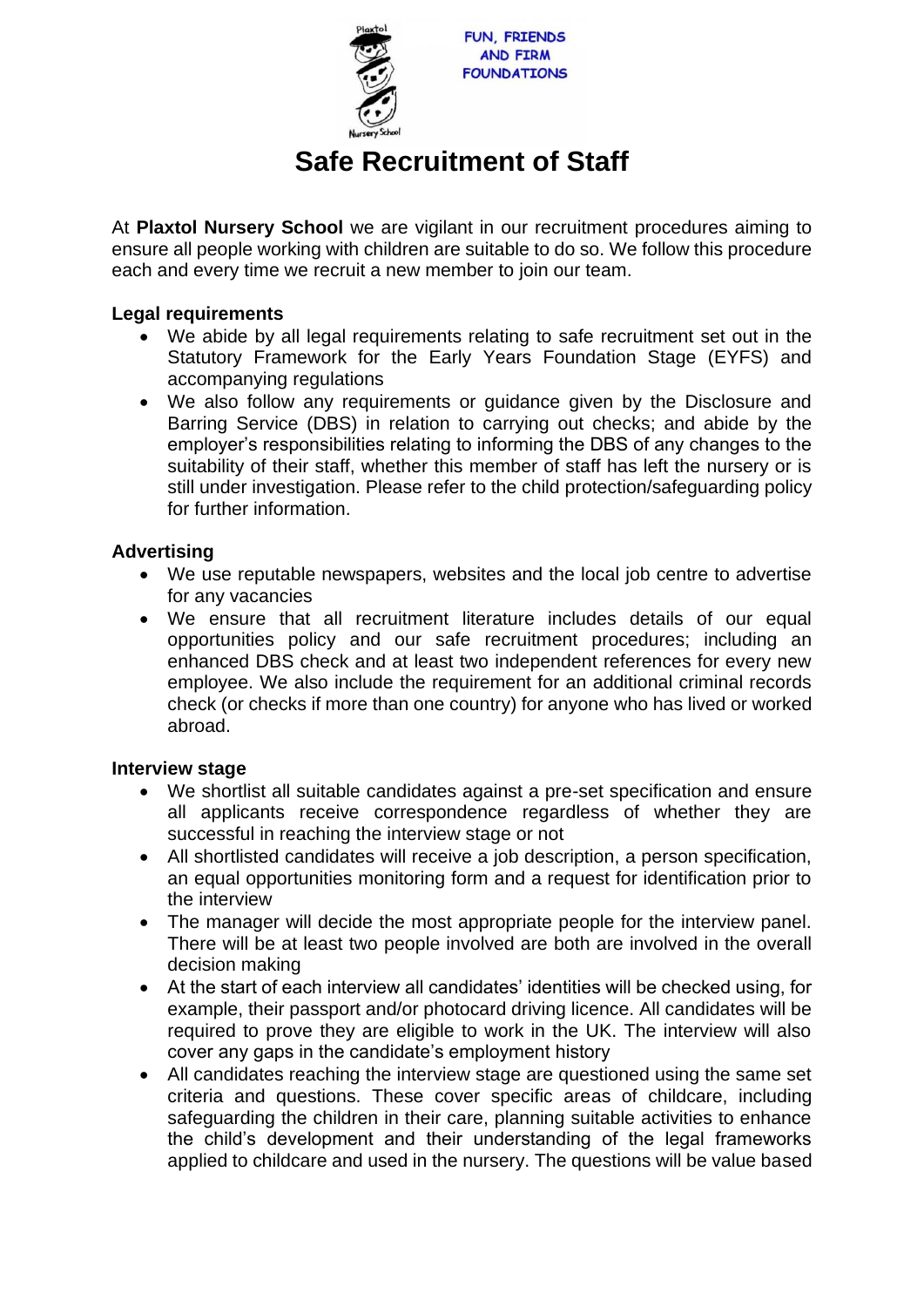and will ensure the candidate has the same values as the nursery with regards to the safety and welfare of the children in their care

- Candidates will be given a score for their answers including a score for their individual experience and qualifications
- Every shortlisted candidate will be asked to take part in a supervised practical exercise which will involve spending time in a particular age group in the nursery interacting with the children, staff and where appropriate parents
- The manager and deputy will then select the most suitable person for this position based on these scores and their knowledge and understanding of the early years framework as well as the needs of the nursery
- Every candidate will receive communication from the nursery stating whether they have been successful or not. Unsuccessful candidates are offered feedback.

## **Starting work**

- The successful candidate will be offered the position subject to at least two references from previous employment or, in the case of a newly qualified student, their tutor and a personal or professional reference. These references will be taken up BEFORE employment commences. This may be verbal initially and then followed up with a written reference which will form part of their personnel file
- The successful candidate will be asked to provide proof of their qualifications, where applicable. All qualifications will be checked and copies taken for their personnel files
- Prior to employment but after the job has been offered a health check questionnaire will be given to the employee and its results will be taken into account in making an overall decision about suitability. The nursery reserves the right to take any further advice necessary in relation to a person's physical and mental fitness to carry out their role. Please see the absence management policy for more details about how the nursery manages health problems including access to medical records
- All new starters, other than those who have registered for the continuous updating service (see below), will be subject to an enhanced Disclosure and Barring Service (DBS) check. This will be initiated before the member of staff commences work in the nursery and they will not have unsupervised access to any child or their records before this check comes back clear. Further to this, the new starter will not be allowed to take photographs of any child, look at their learning and development log or change the nappy of any child without an upto-date enhanced DBS check (whether supervised or not)
- An additional criminals records check (or checks if more than one country) should also be made for anyone who has lived or worked abroad
- The nursery will record and retain details about the individual including staff qualifications, identity checks carried out and the vetting process completed. This will include the disclosure and barring service reference number, the date the disclosure was obtained and details of who obtained it. The nursery will not retain copies of the disclosure itself once the employment decision is taken
- There may be occasions when a DBS check is not clear but the individual is still suitable to work with children. This will be treated on an individual case basis and at the manager's/owner's discretion taking into account the following: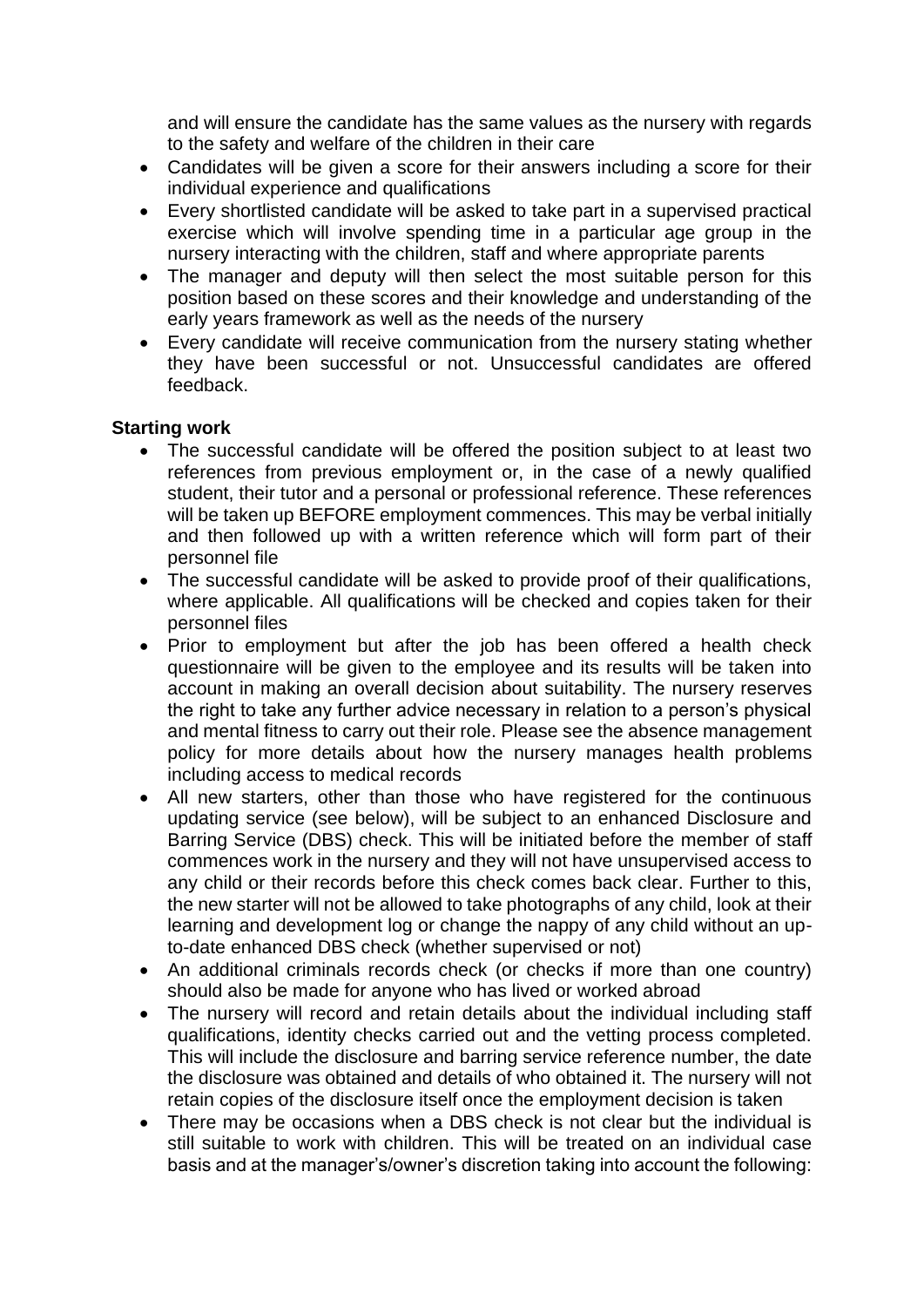- $\circ$  seriousness of the offence or other information
- o accuracy of the person's self-disclosure on the application form
- o nature of the appointment including levels of supervision
- o age of the individual at the time of the offence or other information
- o the length of time that has elapsed since the offence or other information
- o relevance of the offence or information to working or being in regular contact with children.
- If the individual has registered on the DBS system since 17 July 2013, managers may use the update service with the candidate's permission instead of carrying out an enhanced DBS check
- New starters are required to sign (either application form, contract or separate form) to state that they have no criminal convictions, court orders or any other reasons that disqualify them from working with children or unsuitable to do so; and that, to the best of their knowledge, no-one living in their household has been disqualified from working with children
- All new members of staff will undergo an intensive induction period during which time they will read and discuss the nursery policies and procedures and be assigned a 'mentor/ buddy' who will introduce them to the way in which the nursery operates
- During their induction period all new staff will receive training on how to safeguard children in their care and follow the Safeguarding Children/Child Protection policy and procedure, emergency evacuation procedures, equality policy and health and safety issues
- The new member of staff will have regular meetings with the manager and their mentor during their induction period to discuss their progress.

# **Ongoing support and checks**

- All staff are responsible for notifying the manager in person if any there are any changes to their circumstances that may affect their suitability to work with children (staff suitability status will also be checked through an annual 'staff suitability questionnaire'). This includes any incidents occurring outside the nursery or involving people they live in a household with. Staff will face disciplinary action should they fail to notify the manager **immediately**
- All members of staff will update a health questionnaire on an annual basis to ensure management have a good knowledge of any changes that may require support or additional resources to aid them to carry out their day-to-day duties. This will also be discussed at staff supervisions/review meetings. Management may require this more regularly where health circumstances change. There are more details about how the nursery deals with any health problems in the absence management policy
- The nursery manager\*/owner\* will review any significant changes to an individual's circumstances that may suggest they are no longer suitable to work with children and take appropriate action to ensure any unsuitable or potentially unsuitable employee does not have unsupervised contact with children until the matter is resolved. This may include requiring the individual to obtain a waiver from Ofsted in relation to any disqualification. Please see the Disciplinary Policy for further details
- Every member of staff will have two meetings a year with the manager: a formal appraisal and a more informal review. This will provide an opportunity for the